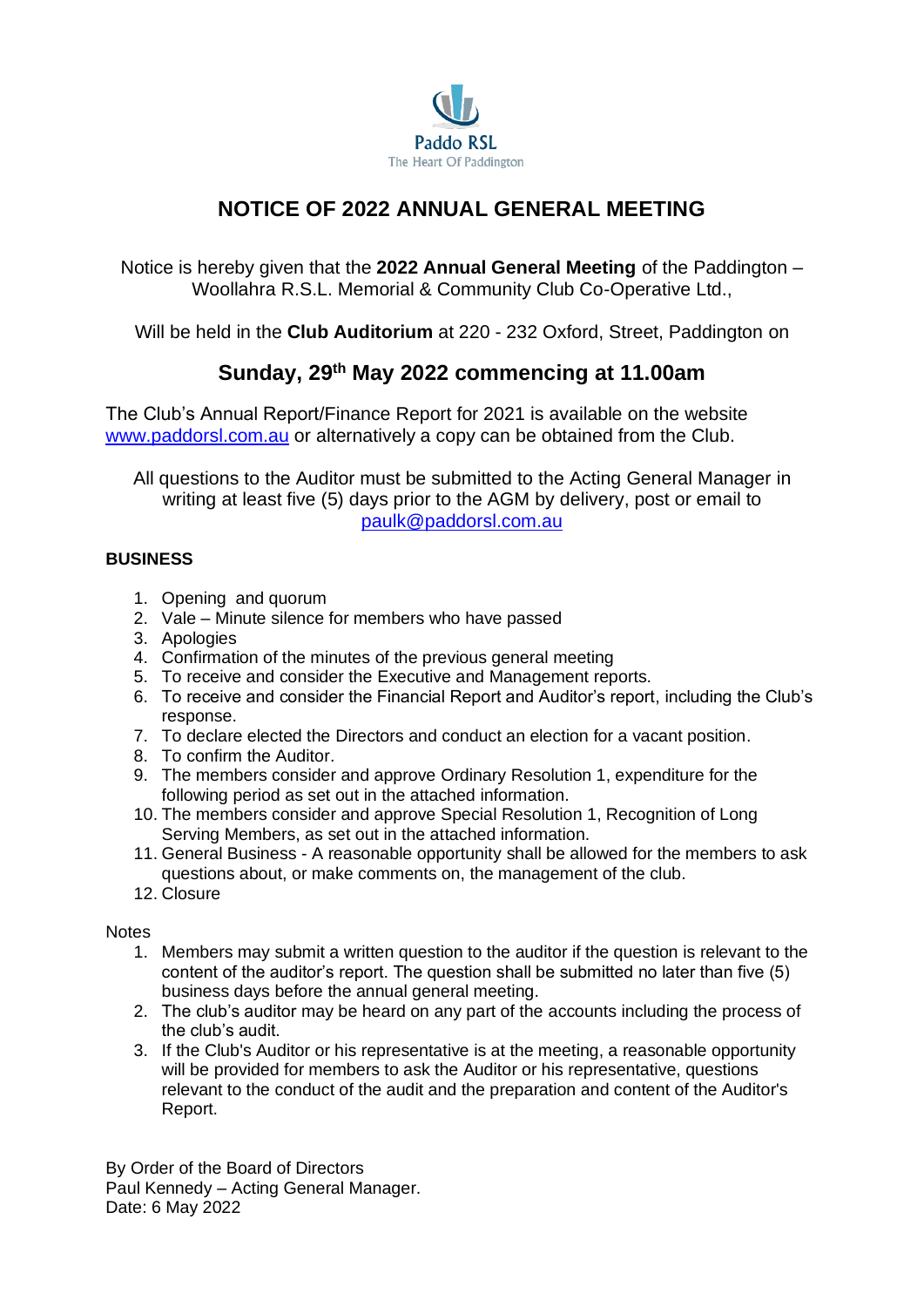# **Attached Information – Paddo RSL AGM 29 May 2022**

## **ORDINARY RESOLUTION 1.**

That pursuant to the Registered Clubs Act:

The members hereby approve and agree to reasonable expenses for the Board of Directors in a sum not exceeding \$25,000 until the next Annual General Meeting of the Club, for the following expenses subject to the approval by the Board of Directors:

(a) The reasonable cost of beverages for each Director, whenever they are duly performing at the club.

(b) The reasonable expense of safe transport incurred in traveling to the club for meetings and other functions as required and approved by the Board.

(c) The reasonable expense incurred by Directors either within or elsewhere in relation to such duties including entertainment of special guests of the Club and other promotional duties as approved by the Board.

(d) The reasonable expenses of supply of Christmas fare to the Directors as approved by the Board.

(e) The reasonable costs of Directors and/or Officers attending meetings of other Associations of which the club is a member.

(f) The reasonable cost of attendance at functions with partners where appropriate and required to represent the club and authorised by the Board to do so.

(g) The reasonable cost of Directors and or Officers attending at the Registered Clubs Association and Clubs NSW AGM, conferences and Trade Exhibitions.

(h) The reasonable cost of issuing each Director clothing apparel for wear while representing the club.

(i) The reasonable cost of Directors attending other clubs, lectures, trade displays and organized study programs and fact finding visits as approved by the Board.

(j) The reasonable cost of Directors completing mandatory Director Training as required by the Registered Clubs Act

The members acknowledge that the benefits as listed above are not available to members generally, but only for those who are Directors and/or Officers of the Club and those members who are directly involved in the above activities.

## **Explanatory Notes – Ordinary Resolution 1**

- 1. Under the Registered Clubs Act 1976 (NSW)(Registered Clubs Act) benefits may only be given to Directors and others representing the Club, which are not also available to every Full Member of the Club, when those benefits are approved by ordinary resolution of the members.
- 2. Ordinary Resolution 1 seeks to have the members at the AGM approve of an amount of up to \$25,000.
- 3. This amount had remained at \$20,000 for a number of years and has been increased this year to catch up with inflation and will also now include the cost of mandatory Director training.